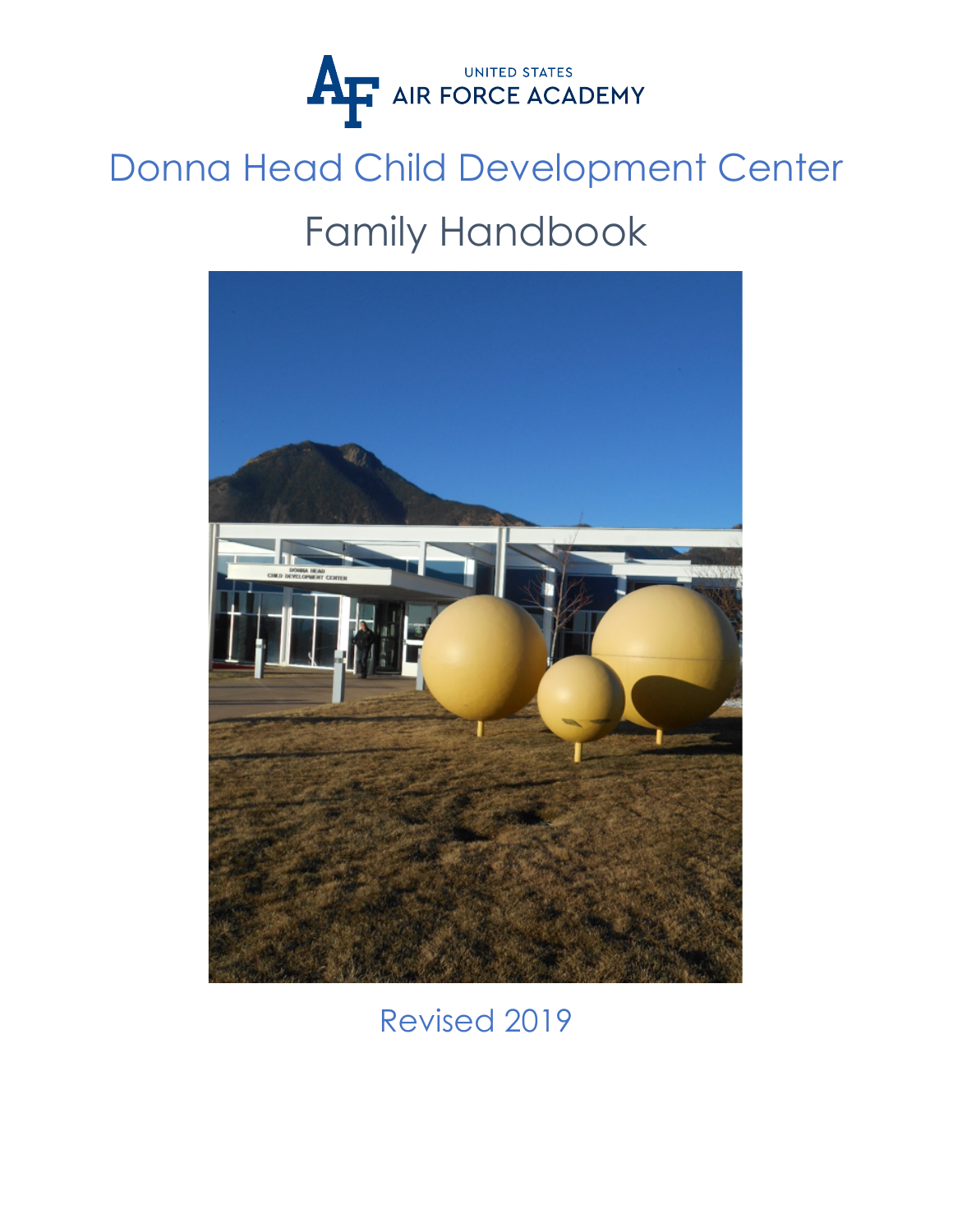## Table of Contents

| <b>General Information</b>                                                       | 3                                          |
|----------------------------------------------------------------------------------|--------------------------------------------|
| Key Personnel                                                                    | 3                                          |
| <b>Operating Hours</b>                                                           | $\mathfrak{Z}$                             |
| <b>Mission Statement</b><br>Program Philosophy and Goals                         | 4<br>4                                     |
| Multicultural Philosophy and Ethics                                              | 4                                          |
| <b>Staff-to-Child Ratios</b>                                                     | 4                                          |
| <b>Early Education</b>                                                           | 5                                          |
| <b>Staff Qualifications and Training</b>                                         | $\overline{5}$                             |
| Curriculum                                                                       | $\sqrt{5}$                                 |
| Assessment                                                                       | $\sqrt{5}$<br>$\sqrt{5}$                   |
| Special Needs and Inclusion<br><b>Communication with Families</b>                | $\acute{\rm{o}}$                           |
| <b>Family Participation</b>                                                      | $\acute{\rm{o}}$                           |
| <b>Classroom and Center Transitions</b>                                          | $\acute{\rm{o}}$                           |
| Guidance Policy                                                                  | $\acute{\rm{o}}$                           |
| Transportation and Field Trips<br>Children's Belongings                          | $\acute{\rm{o}}$<br>6                      |
| Child Abuse and Neglect Reporting                                                | $\overline{7}$                             |
| <b>Nutrition and Health</b>                                                      | 7                                          |
| Food Program                                                                     | 7                                          |
| Injuries                                                                         |                                            |
| <b>Medical and Health Policies</b><br><b>Communicable Diseases and Exclusion</b> | $\begin{array}{c} 7 \\ 7 \\ 7 \end{array}$ |
| <b>Medication Administration</b>                                                 | $\boldsymbol{8}$                           |
| Clothing and Outdoor Play                                                        | 9                                          |
| <b>Program Policies and Procedures</b>                                           | 9                                          |
| Safety                                                                           | 9                                          |
| <b>Security Procedures</b>                                                       | 9                                          |
| Closed Circuit Video Monitoring<br><b>Emergency Procedures and Plans</b>         | 9<br>9                                     |
| <b>Fire Drills</b>                                                               | 9                                          |
| Alcohol, Drug and Tobacco Products                                               | 10                                         |
| <b>Tuition and Fees</b>                                                          | 10                                         |
| <b>Financial Policies</b>                                                        | 10                                         |
| <b>Hourly Care</b>                                                               | 10                                         |
| <b>Snow Days and Base Closures</b><br>Sign-in and Out Policy                     | 10<br>10                                   |
| <b>Termination of Enrollment</b>                                                 | 11                                         |
| <b>Resources and Referrals</b>                                                   | 11                                         |
| <b>Community Resources</b>                                                       | 11                                         |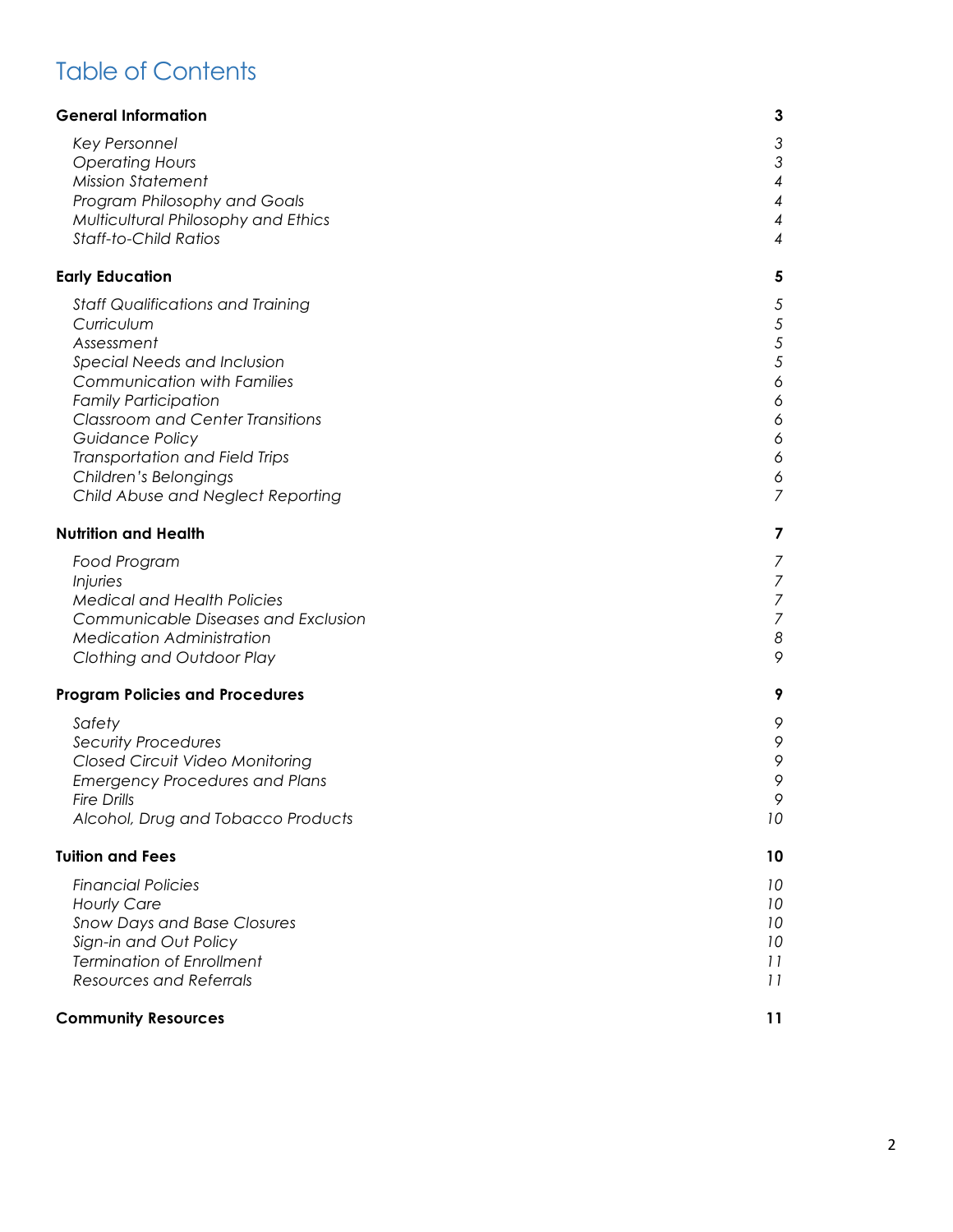## **Key Personnel**

#### Donna Head Child Development Center

Building 6250 Commercial Telephone Number: 719.333.6779 DSN: 333.6779 Fax: 719.333.6463 DSN Fax: 333.6463 Director: Jessica Parks Assistant Director: Melissa Fort Training and Curriculum Specialist: Erlinda Aragon-Cutting

#### CDC Annex

Building 5150 Commercial Telephone Number: 719.333.4166 DSN: 333.4166 Fax: 719.333.3242 DSN Fax: 333.3242 Assistant Director & Family Child Care Coordinator: Elizabeth Stigner Training and Curriculum Specialist: Karen Ende

#### Child and Youth Programs Flight Chief

Payal Metha Building 5136 Commercial Telephone Number: 719.333.7781 DSN: 333.7781

#### Hours of Operation

Monday through Friday: 0630-1800 We are closed on all Federal Holidays And any additional days approved by base leadership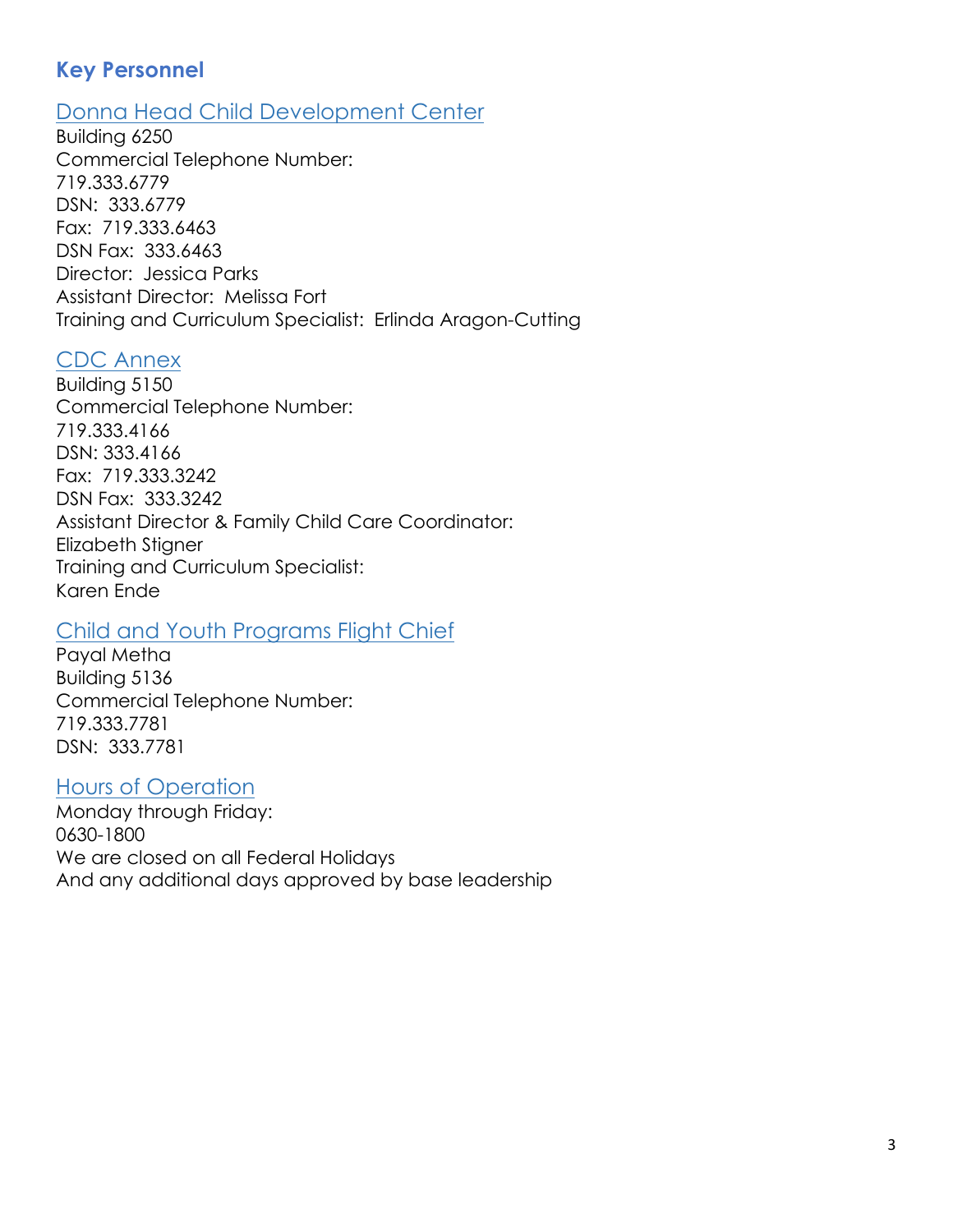## **Mission Statement**

The mission of the Child Development Program is to assist DoD military and civilian personnel in balancing the competing demands of the accomplishment of the DoD mission and family life by managing and delivering a system of quality, available and affordable program and services for eligible children and youth from birth through 18 years of age.

## **Program Philosophy**

The practices of Air Force Child Development Programs are based on current knowledge of child development and early childhood education. We are responsible for supporting the development of the whole child, meaning all areas of development are considered interrelated and are equally important. Our program acknowledges that children learn through active, hands-on involvement with their environment, peers and caring adults. We respect each child's unique interests, experiences, abilities and needs, thus allowing us to be responsive to and appropriate for each child. Children are valued as individuals, as well as part of a group. Likewise, our program respects and supports the ideals, cultures and values of families in their task of nurturing children. We advocate for children, families and the early childhood professionals within our programs.

#### **Goals**

- Foster positive identity and sense of emotional well-being
- Enhance social skills
- Encourage children to think, reason, question and experiment
- Promote language and literacy development
- Build physical development and skills
- Support sound health, safety and nutritional practices
- Advance creative expression, representation and appreciation for the arts
- Appreciate and respect cultural diversity
- Develop initiative and decision making skills

## **Multicultural Philosophy and Professional Ethics**

Our program is committed to multicultural awareness. This means we share a commitment to human rights, dignity of the individual and social justice. We strive to create a program that truly reflects the lives of our children, families, staff and community. By recognizing the impact culture plays on families, we will make every effort to provide culturally responsive childcare by affirming human differences and the right of people to make choices about their own lifestyle. We seek to recognize, appreciate and respect the uniqueness of each child.

## **Staff to Child Ratios**

Air Force staff to child ratios are maintained as follows:

- 6 weeks-12 months: 1:4
- 12 months-24 months: 1:5
- 2 years-3 years old: 1:7
- 3 years-5 years old: 1:12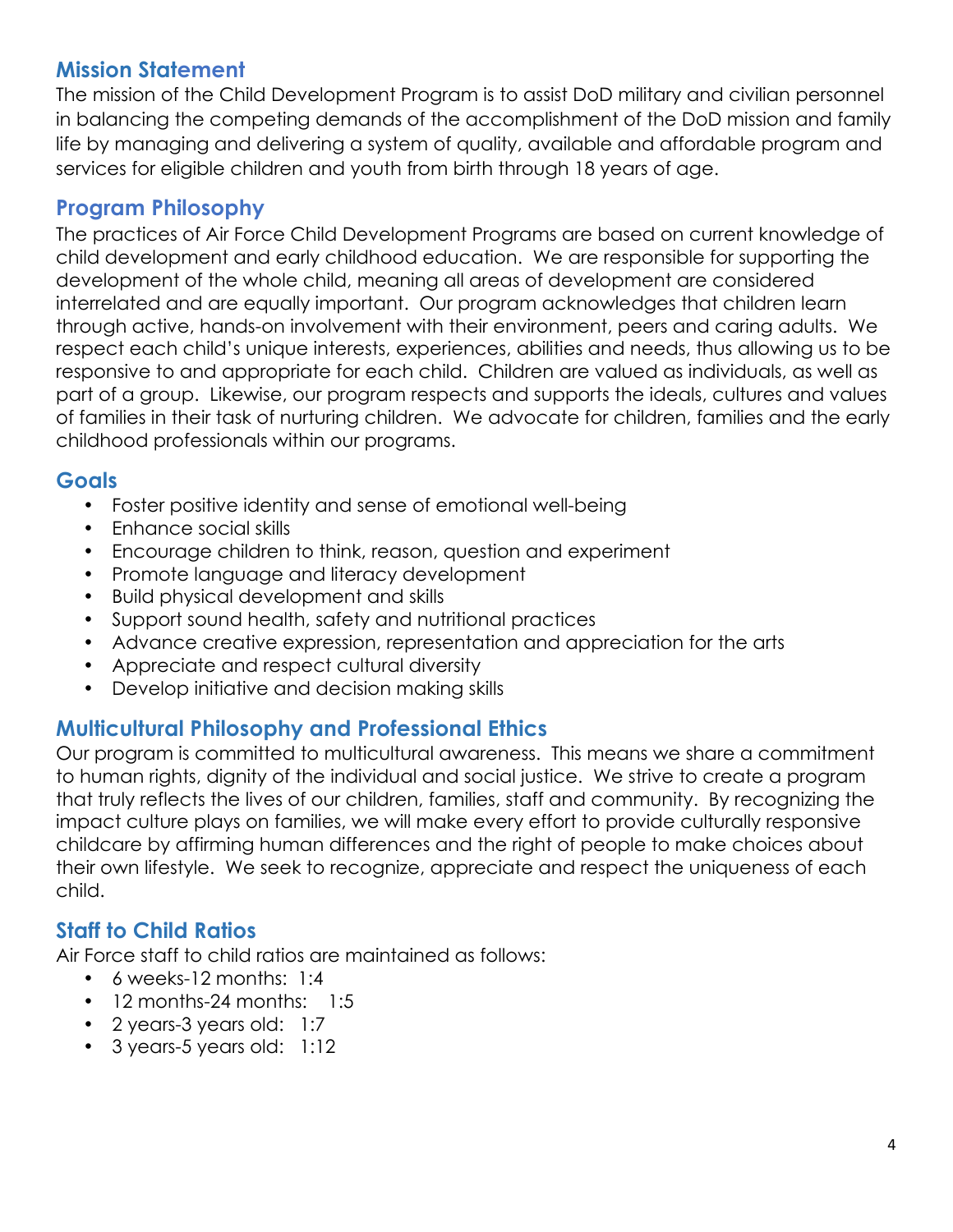#### **Staff Qualifications and Training**

Staff members are trained in CPR and First Aid. They are also required to complete health and background checks in addition to 15 modules through the Virtual Lab School online in the areas of child development such as social/emotional development, positive guidance and child abuse prevention. Our staff receives at least 24 hours of annual training to ensure their knowledge in the early childhood field is current. Administrative clerks and food service staff are also required to accomplish annual training.

#### **Curriculum**

The program curriculum is based on Developmentally Appropriate Practices (DAP). DAP refers to integrating early childhood development knowledge and techniques into our care practices. Making thoughtful and appropriate decisions about childhood practices requires using the research and data about how children develop and learn best at various ages and stages.

Our curriculum offers children opportunities to make choices, provides freedom to explore the environment, express their values along with ideas, and encourages problem solving and appropriate risk taking. The staff plan and implement activities to enhance physical, social/emotional, cognitive, language and creative development. Teaching staff observe children based on what activity choices they make and how they interact with their peers throughout the day. The information gathered during observations is used in future planning to meet the individual needs and interests of children.

We regard caring for children as a partnership with parents, in addition to invite the families to participate in our program. A Training and Curriculum Specialist is available in each building to answer any questions you may have regarding our curriculum.

## **Assessment**

Children are assessed regularly through formal and informal observations. The Ages and Stages Questionnaires tool is used in our program. With the information obtained, teaching staff and parents develop goals for their child's successful development. Program staff encourage and support families to make the primary decisions about services that their children need and they encourage families to obtain needed resources.

## **Special Needs and Inclusion**

It is the policy and goal of Air Force Child & Youth Programs to make reasonable accommodations which support inclusion and participation of children/youth with and without disabilities. CYP programs must be designed to reasonably accommodate and be inclusive of children/youth (entering or already enrolled in the program), including those with identified disabilities as well as special learning, medical and developmental needs. CYPs must follow the most recent Air Force CYP Inclusion Action Team Instructional Guide.

## **Communication with Families**

Our program allows for personal communication with families on a daily basis at drop off and pick up times. Please optimize this time as appropriate. If you need to further discuss a topic with your child's teacher and are unable to do so at the beginning or end of the day, please make arrangements to schedule a meeting. We also communicate with families via email and phone calls. We welcome your feedback and want to maintain the open lines of communication with you.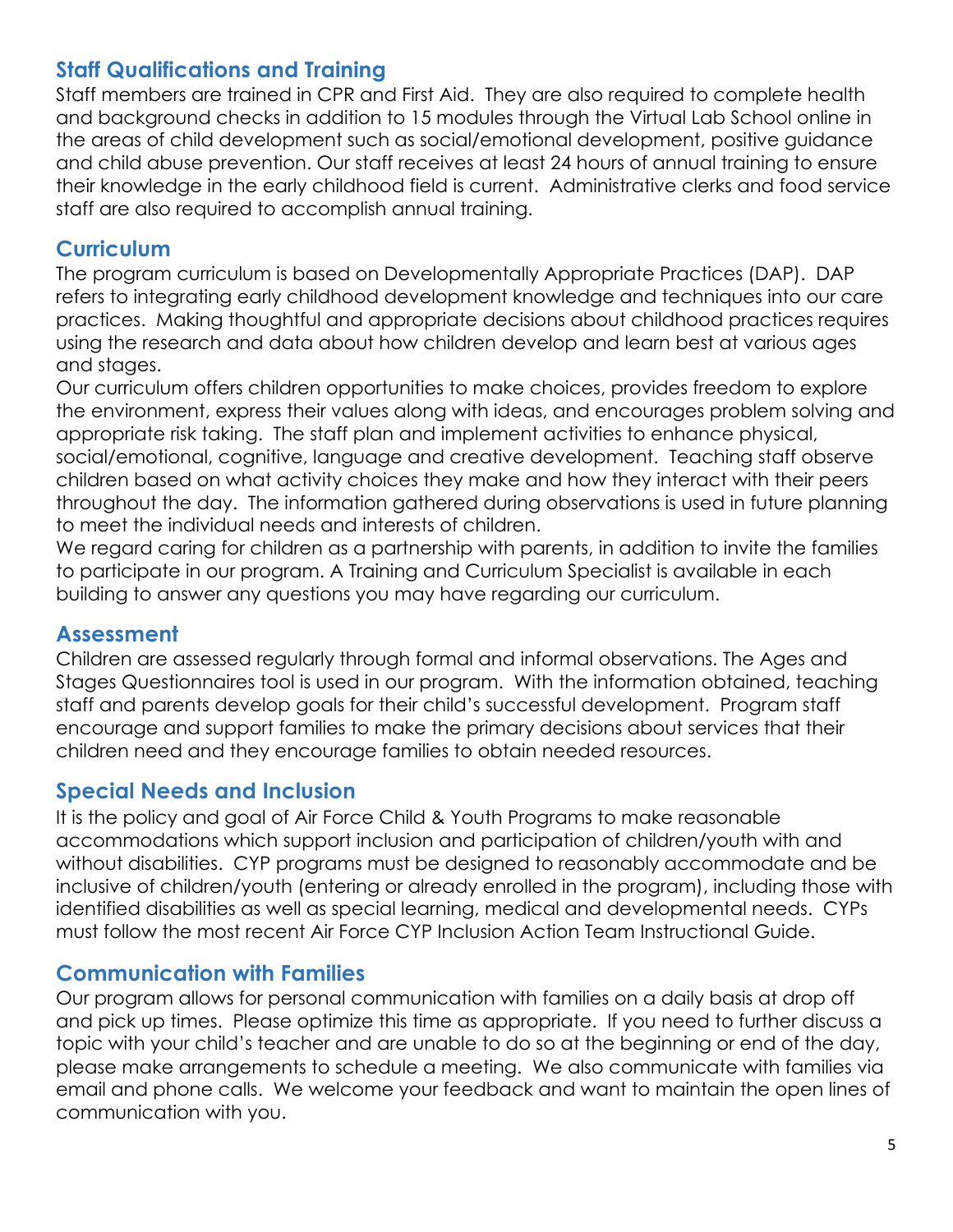Parent conferences are conducted semi-annually and as requested by parents or staff. Conferences allow staff and parents to discuss the social, emotional, physical and cognitive development of individual children in our programs.

## **Family Participation**

We welcome your involvement as a parent in our program. Our parents have the opportunity to be involved in many different ways. We encourage participation on the Parent Advisory Board, volunteering to help in the rooms, attending at our special functions and stopping by occasionally for breakfast or lunch with your children.

Our Parent Advisory Board meets quarterly. Meetings are open to all parents and offer an opportunity for families to have a voice in our program and become acquainted with other families.

#### **Classroom and Center Transitions**

Children are promoted to the next room by age and developmental readiness. We try to promote children as close as possible to the appropriate date. However, we must also work within the guidelines on the number of spaces that are available in a classroom. This may mean that your child has to transition a little earlier or later than expected. You will be notified in writing of the transition date, the classroom and date to meet with new classroom staff.

## **Guidance Policy**

The program will strive to model the proper way for children to interact with other children and adults. Physical punishment of any kind is prohibited.

Each center uses positive guidance techniques and redirection. The purpose of this is to help children learn acceptable behavior and develop self-control. When redirecting or guiding a child's behavior, the age, intellectual development, temperament and past experiences will be considered. The staff will make every effort to be consistent in explaining and maintaining rules and limits appropriate for the age of the child in a manner the child can understand.

Persistent behavior problems will be discussed with the families. We will solicit your help in working on a solution for your child. Before exclusion is required, every effort will be made by the staff to help your child. When unacceptable behavior erupts on a continuing basis, the families will be kept informed of occurrences verbally and in writing. When a child demonstrates persistent misbehavior, the child will be removed from the program. We have the responsibility for providing a safe and healthy environment for all children and staff members.

## **Transportation and Field Trips**

Children ages 6 weeks to 2 years are not transported in a vehicle for field trips. Children ages 3 and above may participate in walking field trips on USAFA. A signed permission slip will be required.

## **Children's Belongings**

Upon their arrival in the program, each child is given a cubby for personal belongings. Items and possessions should be labeled with the child's name. Toys and other articles of value should remain at home. We cannot assume responsibility for items brought from home.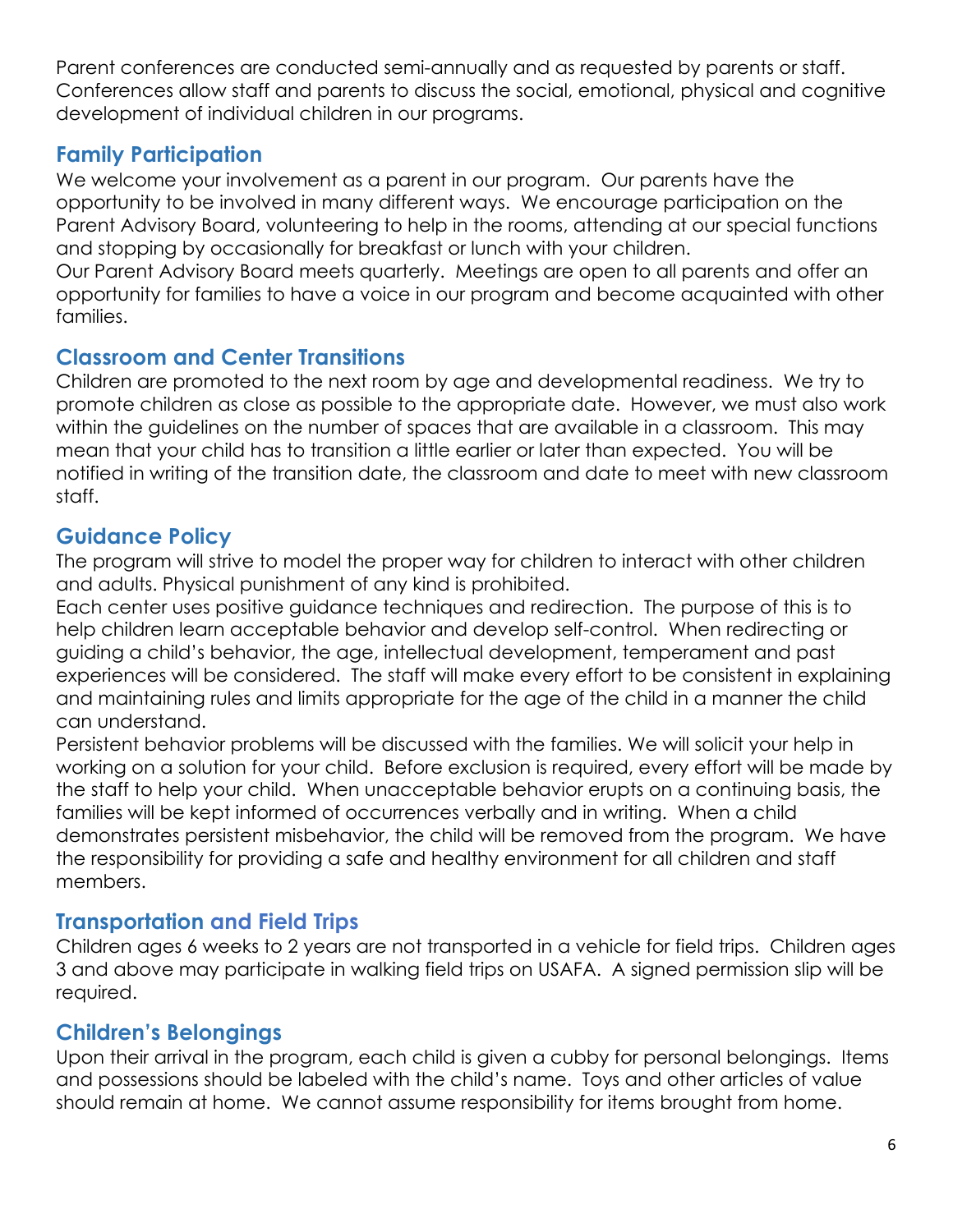## **Child Abuse and Neglect Reporting**

In accordance with 34-700 Child Development Center Operating Procedures, our responsibilities for reporting child abuse and neglect are addressed. The Department of Defense hotline phone number for reporting suspected child abuse and neglect is 1.877.790.1197. The DHS phone number is 719-444-5700. There are hotline posters located in all of the classrooms, front lobby and offices. All staff are mandated reporters.

#### **Food Program**

The Child Development Centers participate in the USDA Childcare Food Program. All parents whose children are attending our program are required to complete a USDA Income Eligibility Form yearly upon enrollment in our program. The center serves breakfast, lunch, 2 pm snack and a 5:30 pm snack. Cycle menus are approved by the USAFA nutritionist and are posted on the parent board in the hallway.

Due to our participation in the USDA Food Program, **we do not allow any outside food to be brought into the center.** Meals provided in the center are in compliance with the USDA Food Program to ensure adequate nutrition for the children.

#### **Injuries**

Minor accidents, such as cuts, bumps and bruises will be reported to parents on an AF Form 1187 Accident Report when the child is picked up from care. You will be in contact if a bite breaks the skin, if an injury occurs to the head area, if the child complains of constant pain or if you have requested notification for any injury to your child. If the injury requires emergency medical attention, 911 will be called and an emergency response vehicle will escort your child to Memorial North Hospital. Every effort will be made to reach the parents once the ambulance has been called.

#### **Medical and Health Policies**

Our goal is to provide a safe and healthy environment for all children. Frequent handwashing is emphasized for staff and children. The Center for Disease Control procedures for diapering are followed. Public Health personnel perform unannounced inspections in each building. Handwashing is required when entering classrooms, before and after meals, during transitions and diapering and toileting. Classrooms are sanitized daily with disinfecting solutions to keep surfaces, toys and furnishings clean to reduce the spread of disease.

#### **Communicable Diseases and Exclusion from Care**

The rules and guidelines are established to protect all children in the Child Development Center. It is important for parents and children follow the guidelines for a safe return to the CDC. If your child should become ill or in contact with these infections/diseases, you or your authorized emergency contact will be notified to pick up your child. **Children must be picked up as soon as possible, but no longer than one hour after notification**. The following is a list of some of the most common childhood infections/diseases you will encounter in the CDC and the guidelines for their safe return to our programs.

A. **Chickenpox (Varicella)**: If your child is diagnosed with chicken pox, they may not return to the CDC until at least the 7<sup>th</sup> day and all lesions have encrusted over. A doctor's note needs to be brought in when the child returns to care.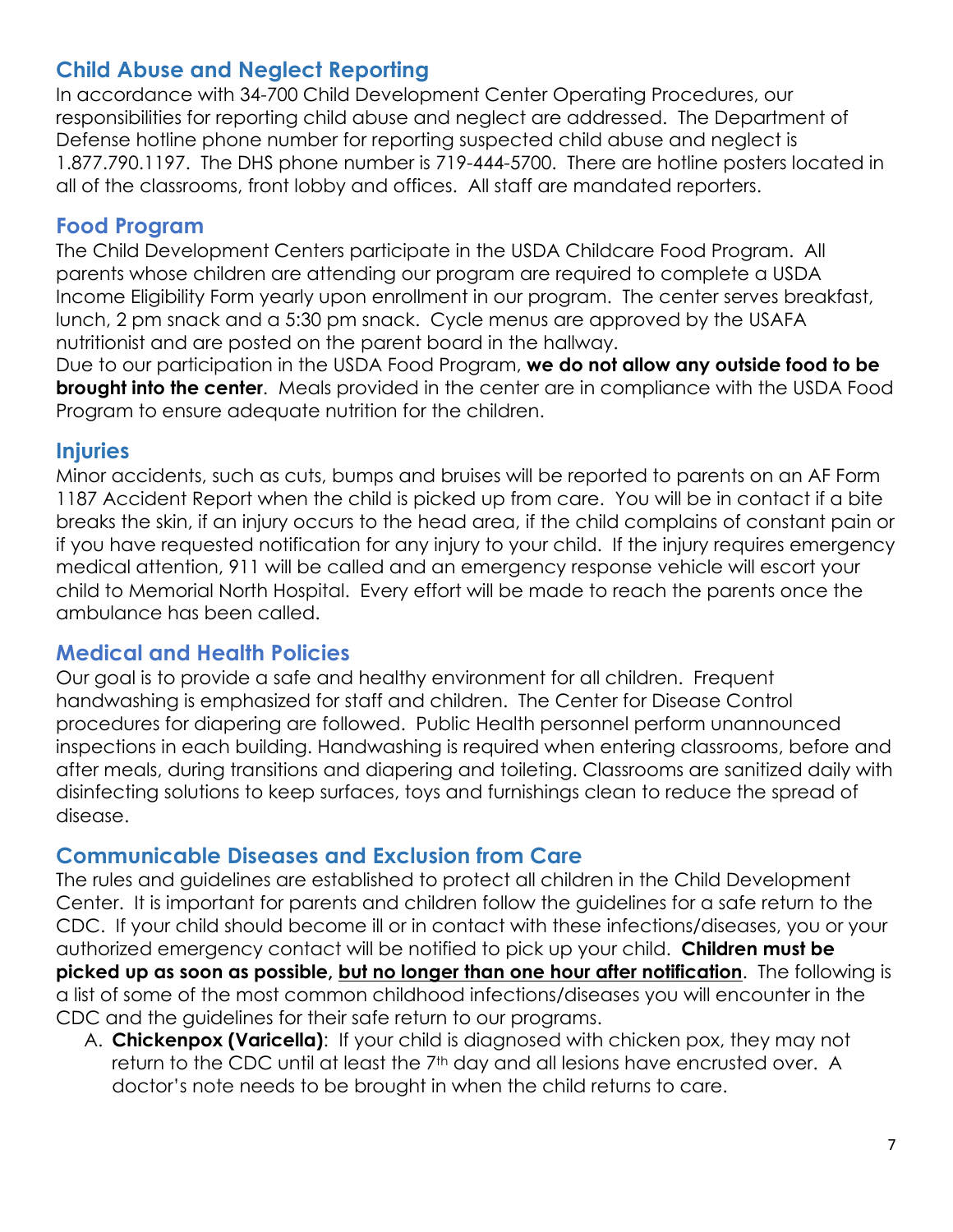- B. **Pink Eye (Conjunctivitis)**: If we suspect your child has pink eye, your child will be excluded until diagnosed by a physician. They may return to care with a doctor's note and after the medication is administered.
- C. **Diarrhea**: If your child is experiencing an increased number of stools compared to their normal pattern, with increases in stool water, you will be notified. After the third occurrence, your child will be excluded until symptom free for 24 hours.
- D. **Vomiting**: If your child vomits 3 times within 24 hours, they will be excluded from care. If vomiting accompanies other symptoms, they will be excluded prior to the third occurrence. Your child may return to care after being symptom free for 24 hours.
- E. **Fever**: If your child's fever reaches 100.5 degrees Fahrenheit, they will be excluded from care and may not return until being fever free for 24 hours.
- F. **Strep Throat**: If your child is diagnosed with strep throat, the child must complete the full 24 hour treatment and be fever free for 24 hours before returning to care.
- G. **Hand, Foot and Mouth Disease**: If your child is diagnosed with hand, foot and mouth disease, children are not to return to care until all lesions are dried out in addition to them being fever and diarrhea free for 24 hours. If lesions are not oozing, the child may return to care after being seen by a medical physician with a doctor's note.
- H. **Head Lice**: If you suspect your child has head lice, treat it with over-the-counter lice shampoo, such as Rid or Nix. You should follow the instructions on the box exactly. If these are not effective, a physician may prescribe a stronger shampoo. Children who have received the initial treatment can return to the CDC; all nits need be removed from the hair.
- I. **Impetigo**: If diagnosed with impetigo, the child must be on antibiotic treatment long enough to have dried the lesions. There must be no new lesions in the past 24 hours prior to returning to the CDC. Depending on the severity of the infection, this will usually require 3 to 5 days of antibiotic treatment.
- J. **Ear Infection (Otitis Media)**: The child who is under treatment for an ear infection can return to the CDC as soon as they start prescribed antibiotics. The child must be fever free for 24 hours prior to the return to care.
- K. **Ringworm (Tinea Corporis)**: If diagnosed with ringworm, the lesions must treated and covered before the infected child can return to the CDC. The lesions should be loosely covered for the first few days of treatment to prevent spread to other children through direct contact with the lesion. Coverage with loose clothing is fine.
- L. **Rashes:** Any child with an unidentified rash will be sent out of the CDC until the rash is diagnosed by a medical physician and return to care is advised.
- M. **Diaper Rashes**: A diaper rash needs evaluation if the rash has open sores or is bleeding. The child may be excluded from care depending on the severity of the rash.

## **Medication Administration**

The CDC will only administer medications prescribed by a doctor. Parents will administer the first dosage of any medication.

A trained and designated staff member will administer oral medication at 10 am and/or 2 pm. Please bring medication in the original container with the child's name. The medication must have a current doctor's prescription. Permission form (AF Form 1055) must be completed in entirety, signed and initialed daily for the medication to be administered.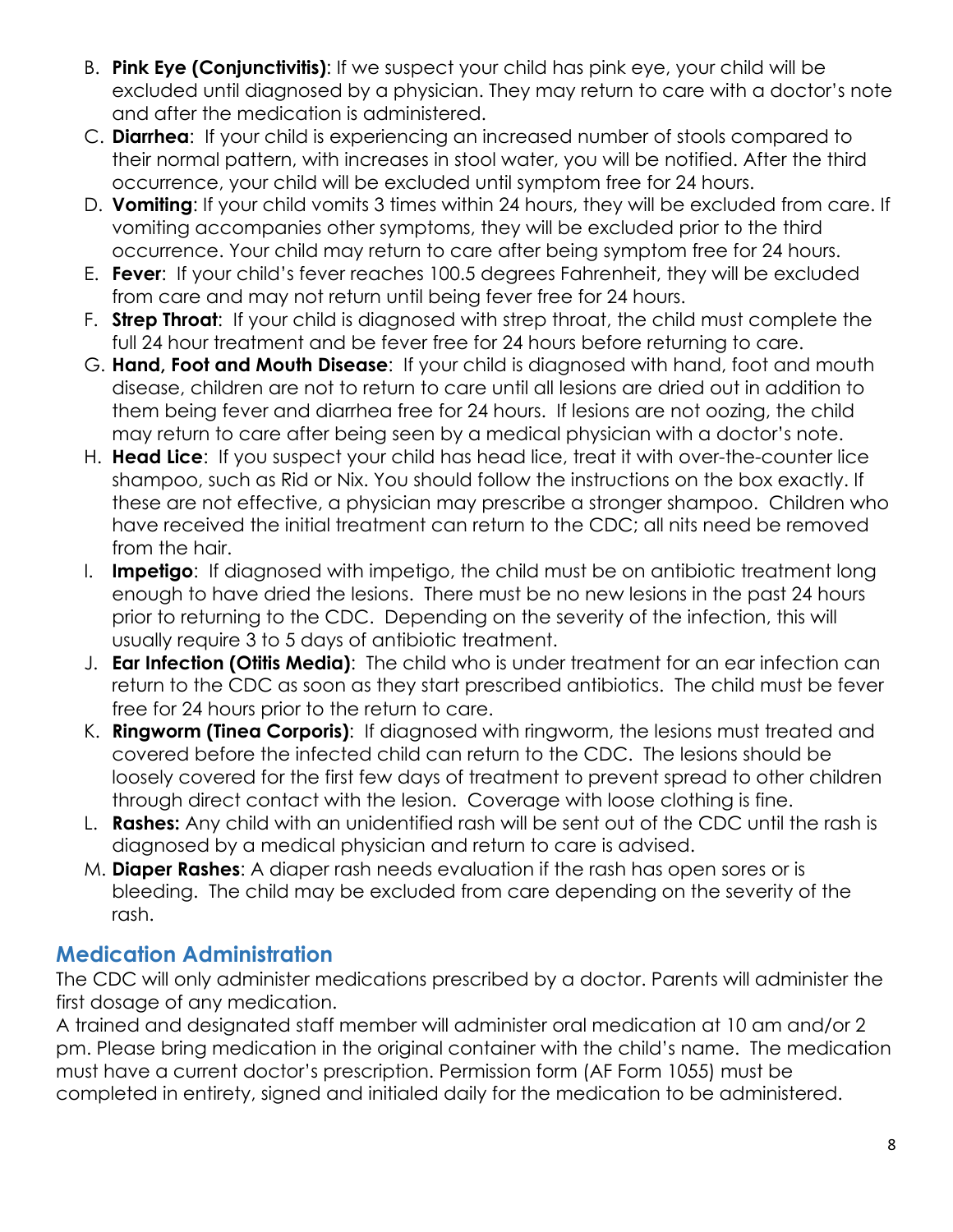Sunscreen provided by the center will be applied to children 30 minutes prior to going outside. If a parent would like to provide another brand of sunscreen they will need to supply a doctor's note with the child's name on it and what brand is to be used. Once the note is received, it is forwarded to our medical advisor. Once we receive the approval, we can administer the sunscreen on the child's exposed skin. Sunscreen that is either a spritz or aerosol spray is prohibited.

Specific diaper ointments are applied by staff if there is an existing rash. Staff is given parental permission annually to apply any topical ointments and/or lotions. Please do not send any medication inside your child's personal belongings into their activity rooms.

## **Clothing and Outdoor Play**

Please ensure your child is dressed appropriately as we will go outside if temperatures fall between 15 and 95 degrees Fahrenheit. Remember, play is the work of childhood.

#### **Safety**

Please do not leave your vehicle running while unattended. Refer to the USAFA Supervision Grid for authorized guidance for the age children may be left unattended in a car. The grid is available in our lobby area. For children in our program with older siblings, we ask that they are accompanied by you when taking your child to their classroom. We do not permit older siblings to wait in the lobby by themselves. This is an accountability issue in case of an evacuation drill and the front desk cannot monitor them while on duty.

#### **Security Procedures**

Facility and program access is strictly monitored and controlled as a child abuse preventive measure. Access is limited to parents, children and staff. Others needing access, for example, civil engineers are required to sign in. Authorized adults, other than parents, picking up their children are required to provide photo identification. The authorized adult will then be compared to the names listed on the AF Form 1181. Visitors other than enrolled parents who are authorized to be at the program must check in at the program office immediately upon entering the facility. Visitors are also asked to sign in on the forms provided at the front desk.

#### **Closed Circuit Video Monitoring**

All children enrolled in our facility are subject to closed circuit video monitoring and recording. Parents may come and view their child participating in real-time events on the CCTV monitor at the front desk.

#### **Emergency Evacuations**

If the center must evacuate the facility due to an emergency, parents can pick up their children at the following locations: The Main CDC will evacuate to the Airman & Family Readiness Center and the CDC Annex children will evacuate to the Fitness Center.

#### **Fire Drills**

Fire drills are conducted monthly so all staff members and children are familiar with evacuation procedures. Children are taken from their activity rooms to the designated fire evacuation area. Fire evacuation maps are posted in each room. Parents will be unable to drop off or pick up a child from care during a fire drill. All children are accounted for in evacuations.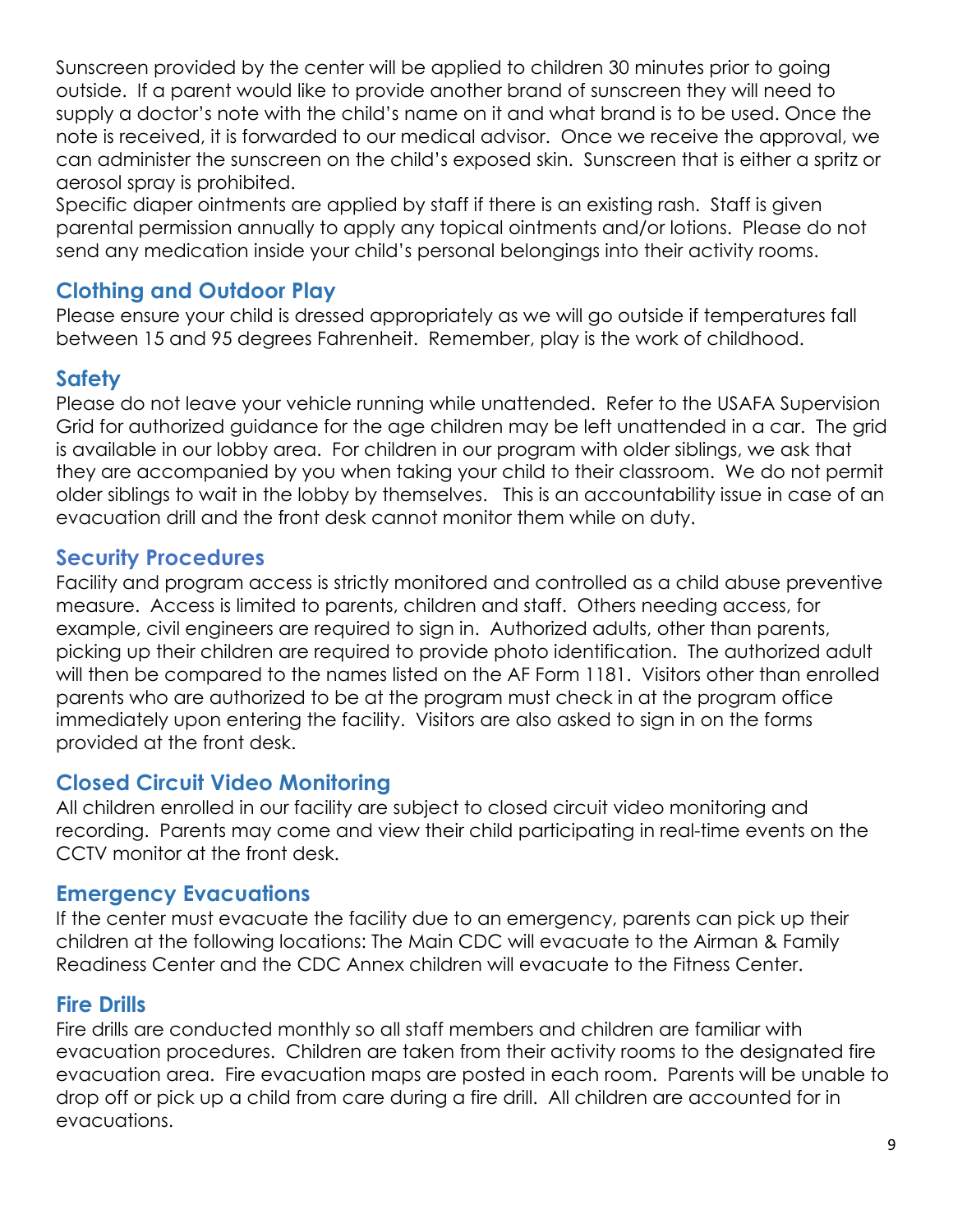## **Alcohol, Drugs and Tobacco Products**

Drugs and alcohol consumption is prohibited to USAFA staff while being responsible for a group of children. Regardless of state law, the use of marijuana is prohibited for our staff members. Tobacco products may be used in designated areas never within sight of enrolled children.

#### **Financial Policies**

At USAFA CYP, we currently have a weekly and bimonthly payment plan. Once a plan is chosen, it must remain in place for the full contract year. Payments will be automatically deducted from either a credit card or checking account. The weekly payments are due **on Tuesday** of each week. Payments that are not received within two duty days will be charged with a **\$5 late fee per day**. The bimonthly payments are scheduled for deduction on the 1<sup>st</sup> and 15<sup>th</sup> of each month. If payments are not received within two duty days on both the 1st and 15th then a **\$5 late fee per day** will be assessed. If your payment is not brought up-to-date within the week, you will automatically relinquish your contract privileges. If your child is at the center beyond close of business, you will be given a **five minute grace period and then charged \$2 for every minute thereafter**. Every attempt will be made to contact you and/or an emergency contact using the numbers provided on your AF Form 1181, emergency contact cards and on the AF Form 1930s in the classroom. At one hour past the close of business, proper authorities will be notified. *The child may be removed from the center and placed with Family Advocacy*.

## **Hourly Care**

The Child Development Center and CDC Annex offer hourly care. Hourly care is designed for children ages 6 months to five years. Enrollment paperwork must be completed and certified in advance of making an hourly reservation. Reservations can be made when space is available. Please call 333-6779 to make reservations. The hourly charge is \$5 per hour.

#### **Snow Days and Base Closures**

In case of early closing, parents must pick up their children within one hour of being released from duty. This helps us to release our employees before conditions become more hazardous. When the Wing Commander indicates a base closure, the CDCs will close as well. On delayed reporting days, we are only open to mission-essential personnel during the hours of the delay.

#### **Sign In and Sign Out Policy**

For the safety and well-being of children we maintain strict accountability standards. It is imperative parents follow established sign in and sign out procedures. Under no circumstances will outsiders be permitted in the facility without being escorted or signed in. Children are signed in at the front desk each day by a parent or other authorized person. At the CDC Annex, the AF Form 1182 (sign in/sign out) must be correct each day. While at the CDC Main, parents are issued a pin to sign in and out with the EZ Care computer system. Parents must escort their children to the proper rooms and sign the child over to the direct care staff on the AF Form 1930. A contact number is required on the AF Form 1930 if it is different than those currently on the AF Form 1181. The same procedure occurs when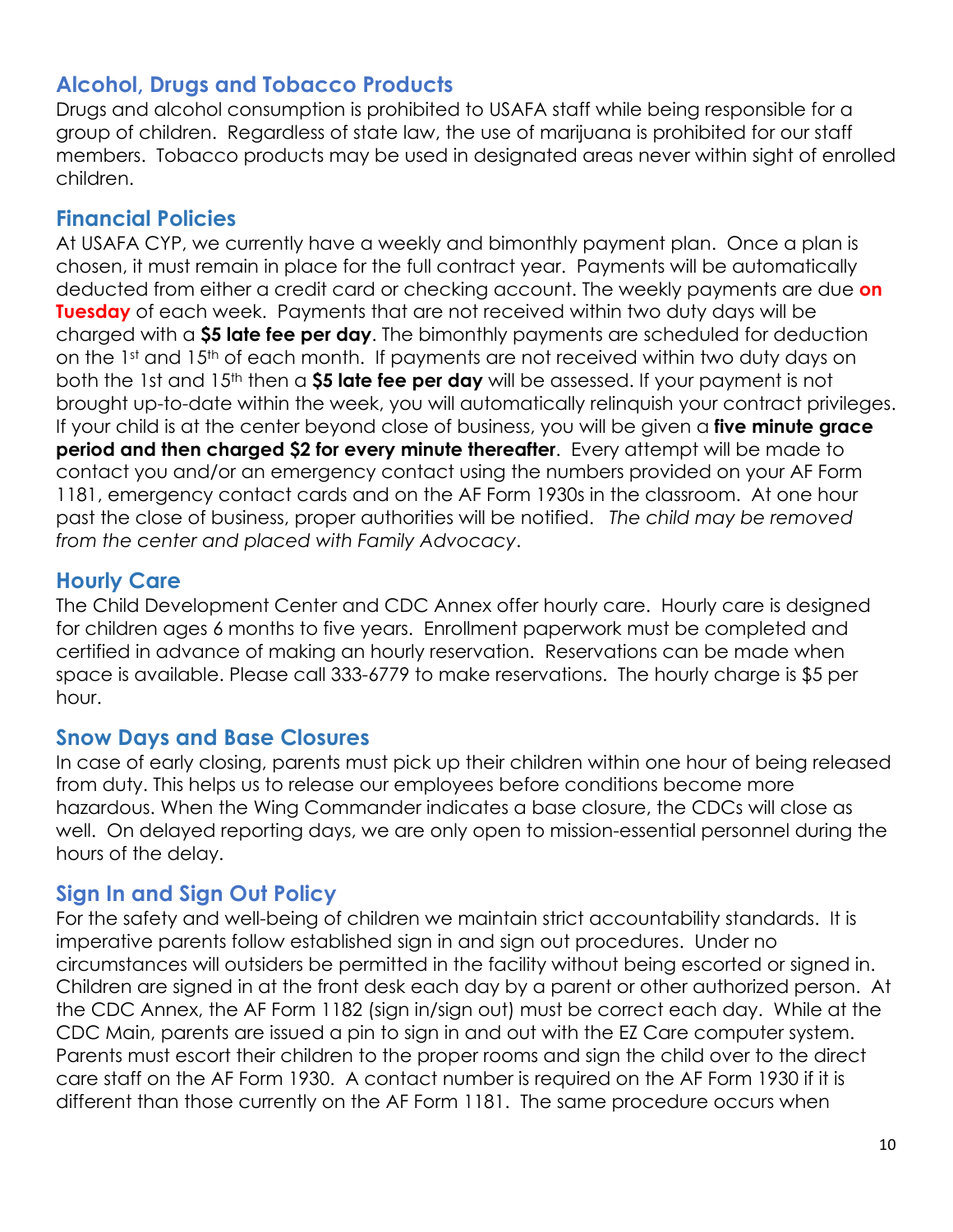picking up a child. These procedures are necessary to confirm all children are accounted for at all times.

If a person other than the parent signs a child out, his/her name must be on the AF Form 1181 as a person authorized to pick up the child. Siblings picking up children must be at least 14 years old. For the child's safety, a picture ID is required of all persons picking up children until the front desk staff become familiar with who they are.

## **Termination of Care**

Families that fall into the Space Available priority will be provided with a 30 day termination notice if there is an active waiting list. In addition, families that do not pay their childcare fees in accordance with the current signed family agreement will lose their childcare slot effective COB Friday the week the payment is due. If your family has special circumstances that will not allow you to make your payment on time, please contact the Child Development Center Director to make arrangements.

#### **Resources and Referrals**

Programs maintain a current list of child and family support services available in the community. There are resources located at the Family Childcare office at the CDC Annex and in the parent information areas in each CDC. The following services are listed below:

- a. Health
- b. Mental health
- c. Oral health
- d. Nutrition
- e. Child welfare
- f. Parenting programs
- g. Early intervention-special education screening and assessment services
- h. National Association Child Care Resources Agency (NACCRA)
- i. Basic needs such as housing and childcare subsidies

#### **Community Resources**

- Early Intervention Colorado: www.eicolorado.org
- Air Force Aid: 333.6393
- Airman & Family Readiness Center: 333.3444
- Alcohol & Drug Abuse Prevention: 333.5177
- American Red Cross: 877.272.7337
- Chaplains Service: 333.3300
- Domestic Violence Crisis Line: 633.3819
- El Paso County Disaster Assistance Center: 444.8301
- Employee Assistance Program: 333.4364
- Family Advocacy Office: 333.5270
- Health and Wellness Center: 333.3733
- Mental Health Clinic: 333.5177
- Military Life Consultant: 333.1721
- Military One Source: 800.342.9647
- National Domestic Violence Hotline: 800.799.SAFE
- New Parent Support Program: 333.5270
- Pikes Peak Legal Services: 471.0380